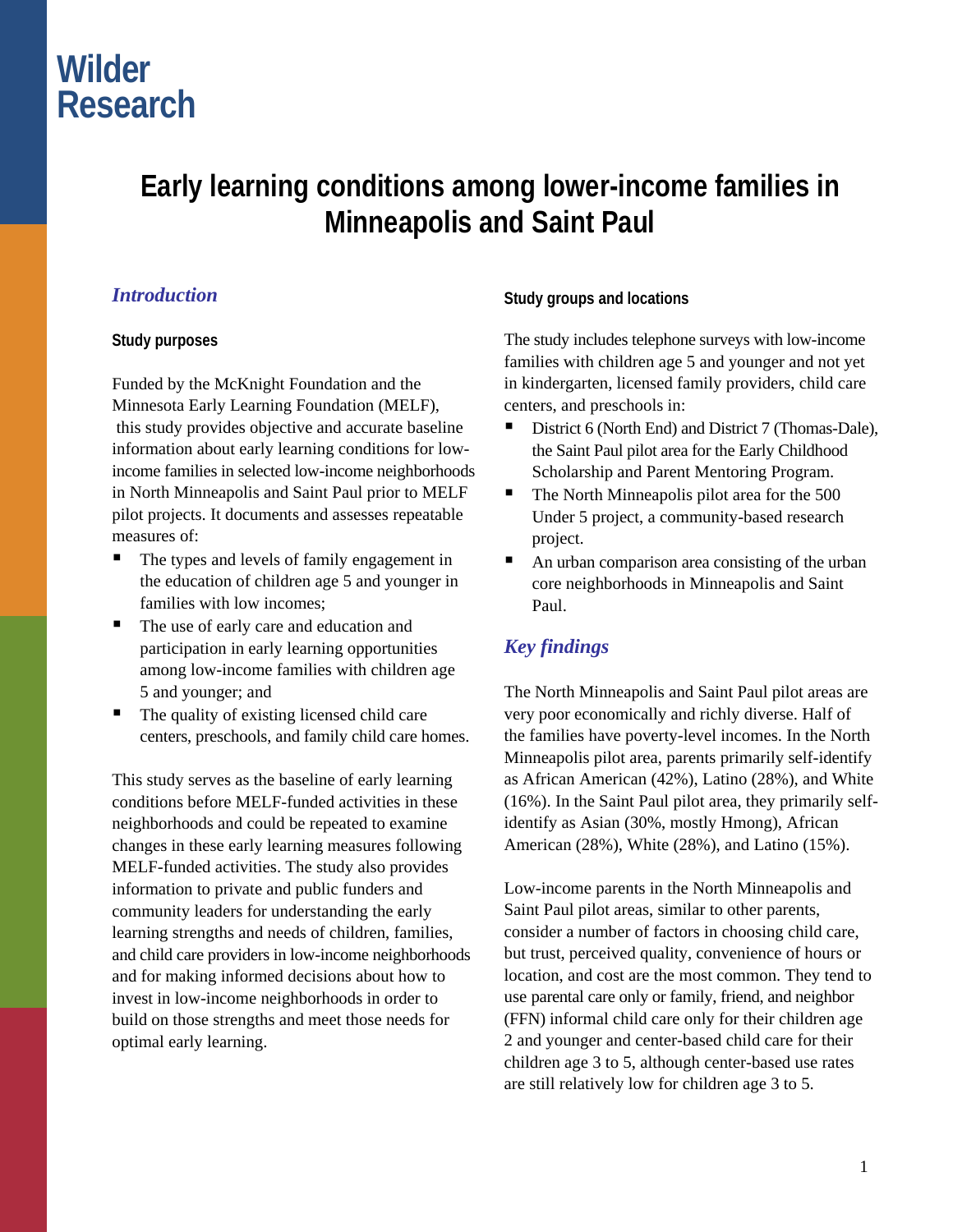Many low-income families in the North Minneapolis and Saint Paul pilot areas have stable and enriching homes, where the parents provide their children ample early learning opportunities and are hopeful about their future. Nevertheless, too many low-income parents, along with the early learning providers and agencies aiming to help them, face daunting challenges and potential barriers for achieving school readiness. High rates of poverty, low rates of parental educational attainment, inadequate emotional and social support, English literacy issues for the many immigrant and refugee families, limited access to organized activities for children, and unsafe neighborhoods require comprehensive community and family-strengthening approaches, not simply easing the access to early care and education, to fully support and advance the health and development of all children.

While some early care and education programs and a few licensed family homes are accredited, for the most part, the number interested in being accredited is fairly low. Nevertheless, the early care and education providers have a strong foundation of early childhood education, experience, professional development opportunities, informal communication with parents, and program activities such as use of curriculum and developmental assessments. They could enhance the development of children by adopting more systematic approaches, and by being trained on standards-based curriculum use, on how to effectively communicate with parents, and on how to manage children's behavior and special needs.

The following findings suggest that kindergarten readiness efforts in North Minneapolis and Saint Paul should focus on improving the economic and social well-being of families, on supporting and encouraging providers within various cultural communities, and on ensuring the competence of early care and education teachers and providers to nurture and teach children from families in poverty and from diverse cultural and immigrant communities as much as on ensuring access to high-quality early care and education.

**Lower-income families' engagement in children's early learning** 

*Many low-income parents in North Minneapolis and Saint Paul report financial disadvantages, poor overall and emotional health, and inadequate social support that may interfere with their participation in their children's early learning.* 

- About 7 in 10 respondents live with a spouse or partner.
- About half are immigrants or refugees and may experience language and cultural barriers.
- English is the primary language for about half, followed by Spanish (28%) and Somali (19%) in the North Minneapolis pilot area; Hmong (27%) and Spanish (13%) in the Saint Paul pilot area; and Spanish (23%), Hmong (14%), and Somali (12%) in the urban comparison area.



**Study locations**

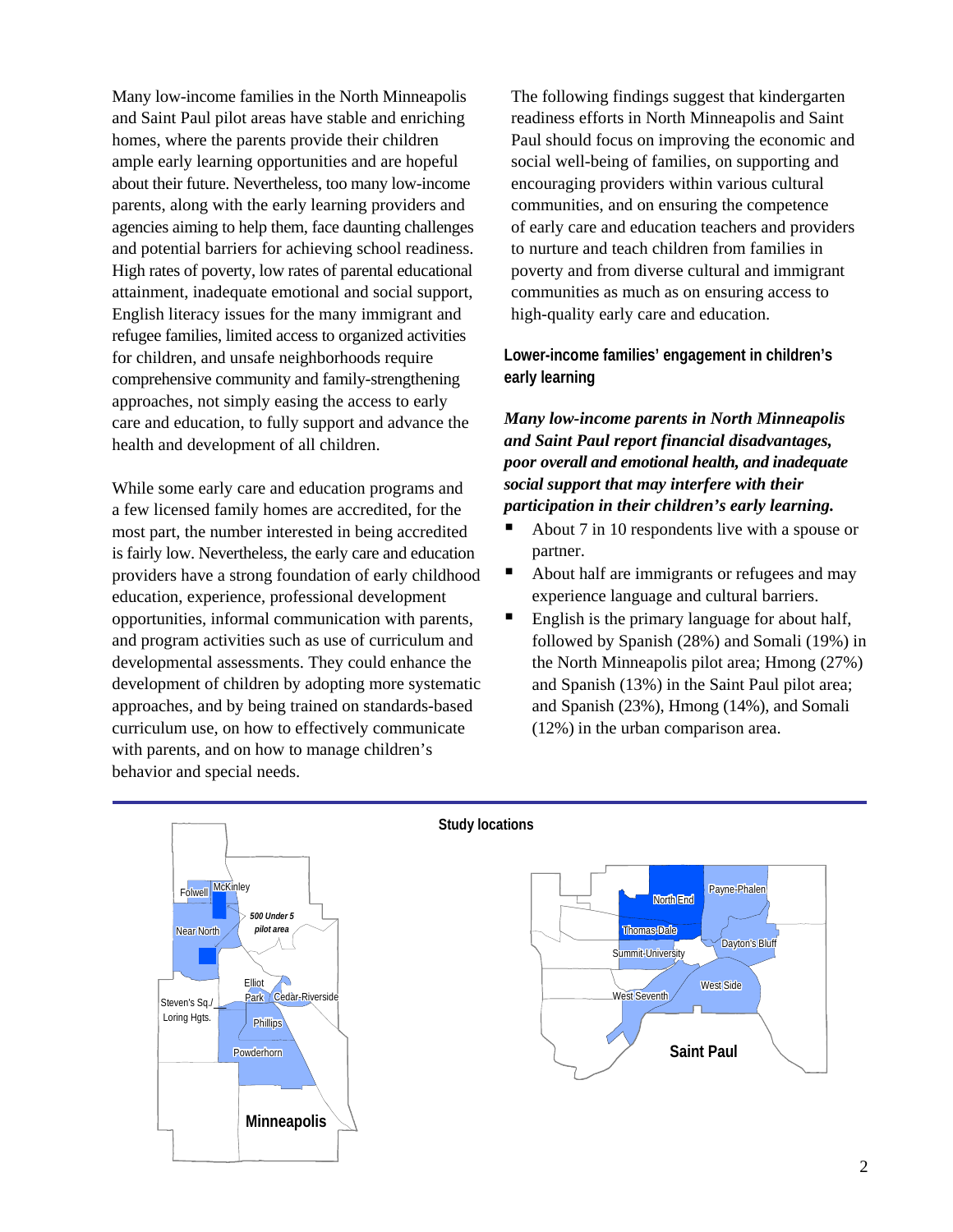- About half are currently employed, and about a third are at home full time. In households with a second parent, about 7 in 10 of these parents are currently employed, and about 15 percent are home full time. About a quarter of the employed respondents and a third of the employed spouse or partners work evenings from about 6:00 p.m. to midnight.
- About half have annual household incomes below \$20,000, including about a third with annual incomes below \$15, 000. For perspective, 12 percent of families with children under age 5 in the Twin Cities metropolitan area had 2006 incomes at or below \$20,650, the federal poverty threshold for a family of four (American Community Survey, Census Bureau).
- 39 percent in the North Minneapolis pilot area and 36 percent in the Saint Paul pilot area have not graduated from high school. For two-parent households, the second parents' educational histories are similar.
- 65 percent in the North Minneapolis pilot area and 54 percent in the Saint Paul pilot rate their overall health as excellent or very good.
- 26 percent in the North Minneapolis pilot area and 38 percent in the Saint Paul pilot area say they at least sometimes feel so sad or hopeless that they are concerned about their ability to cope with personal or family concerns.
- In the North Minneapolis pilot area, 72 percent say they usually or always have friends and relatives available to listen to their concerns; 60 percent always or usually can count on their friends and relatives to provide helpful advice and information about parenting; and 60 percent always or usually have a friend, relative, or neighbor they can count on when they need help.
- The frequency of support is lower in the Saint Paul pilot area, where 53 percent say they usually or always have friends and relatives available to listen to their concerns; 54 percent always or usually can count on their friends and relatives to provide helpful advice and information about parenting; and 54 percent always or usually have a friend, relative, or neighbor they can count on when they need help.
- 22 percent in the North Minneapolis pilot area and 14 percent in the Saint Paul pilot area say they frequently have transportation problems that keep them from participating in learning opportunities for children and families; 22 percent sometimes have transportation problems.
- $\blacksquare$  In the North Minneapolis pilot area, 40 percent of respondents report they do not use the Internet; 29 percent typically use it someplace other than at home, and 30 percent use the Internet at home. In the Saint Paul pilot area, 36 percent of respondents report they do not really use the Internet; 23 percent typically use it someplace other than at home, and 42 percent use the Internet at home.
- About half always or most of the time feel that organizations, agencies, and schools in their neighborhood are "family-friendly" and support families who have young children, and less than half say that there are always or most of the time enough resources in their neighborhood for families with children.
- 29 percent in the North Minneapolis pilot area and 38 percent in the Saint Paul pilot area say they always or most of the time feel their neighborhood is a great place for young children to grow and thrive.

#### *Moreover, many low-income parents report they do not provide regular structure or nurturing and learning opportunities for their young children.*

- 55 percent in the North Minneapolis pilot area and 50 percent in the Saint Paul pilot area say they always keep a regular mealtime and bedtime schedule for their children; 19 percent in Minneapolis and 33 percent in Saint Paul say they usually do.
- 15 percent in the North Minneapolis pilot area and 17 percent in the Saint Paul pilot area say they frequently take their children to participate in organized activities or lessons in the community; 38 percent in Minneapolis and 25 percent in Saint Paul say they sometimes do.
- About 30 percent report they have participated in parent education training, classes, or workshops, a lower percentage than parents in the urban comparison area (40%) and than parents of young children statewide (57%).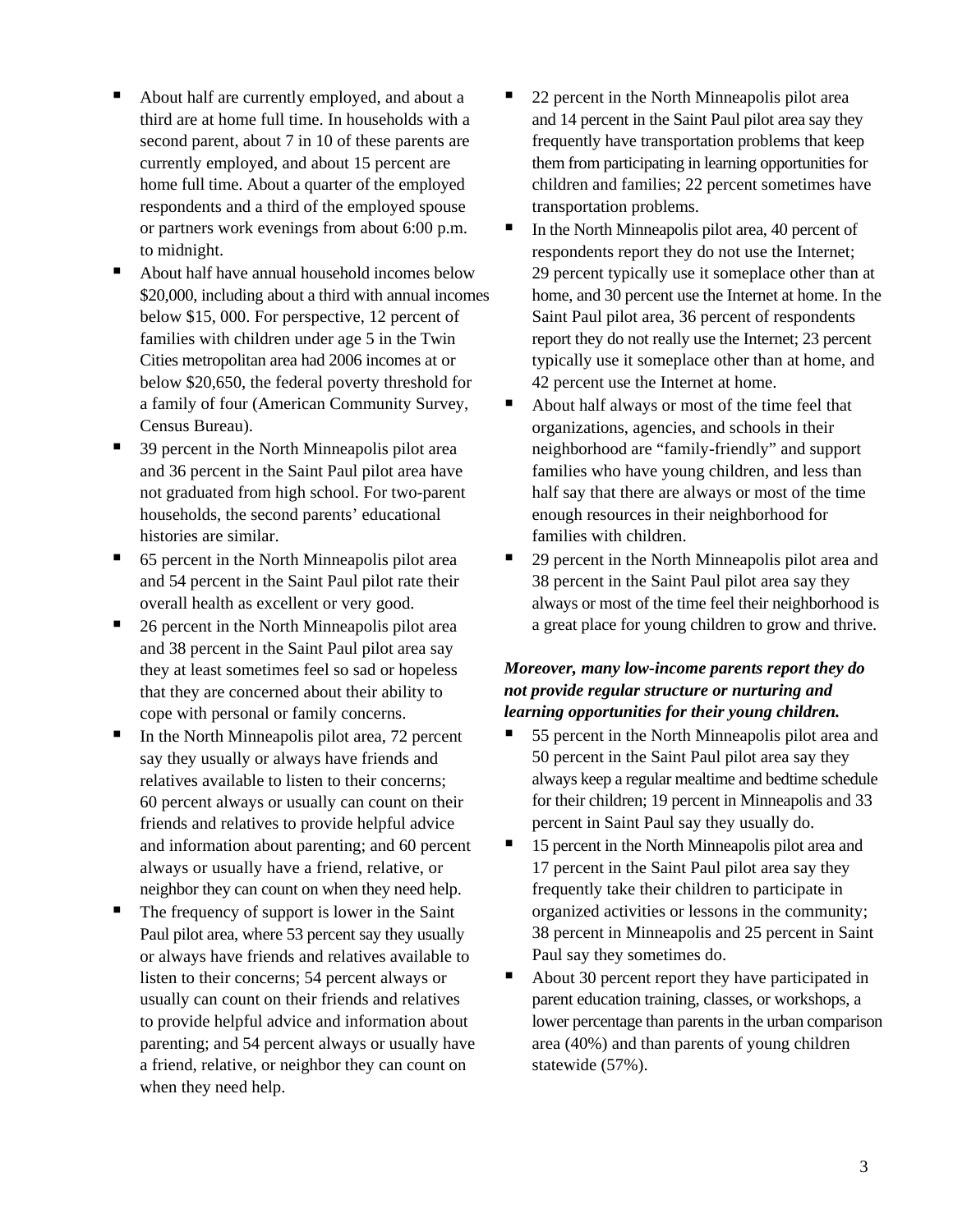18 percent in the North Minneapolis pilot area and 24 percent in the Saint Paul pilot area say they took their children to the public library at least weekly in the past 12 months; 18 percent in Minneapolis and 21 percent in Saint Paul say they did so about monthly.

#### *On the other hand, many low-income parents report providing stable and enriching homes and activities that support and advance the health and development of their young children.*

- A little more than half describe their living situation as very stable, and about a quarter as somewhat stable.
- 73 percent in the North Minneapolis pilot area and 63 percent in the Saint Paul pilot area say they frequently spend time at home working on educational and creative activities with their children; 23 percent in Minneapolis and 30 percent in Saint Paul say they sometimes do.
- About three-quarters say they at least sometimes take their children to places in the community to learn special things; 47 percent sometimes do.
- 80 percent in the North Minneapolis pilot area and 68 percent in the Saint Paul pilot area report teaching their children age 2 to 5 letters, words, or numbers every day or most days.
- About two-thirds with children age 2 to 5 say they read to them every day or most days in a typical week. For perspective, 50 percent of children age 3 to 5 in families below poverty were read to every day, compared with 65 percent for higher-income parents. (2006 *National Household Education Survey*).
- 86 percent in the North Minneapolis pilot area 83 percent in the Saint Paul pilot area feel hopeful about their children's future.
- 67 percent in the North Minneapolis pilot area and 60 percent in the Saint Paul pilot area say they always or most of the time feel they have enough options for supporting their children's development and for getting them ready to succeed in school.
- In the North Minneapolis pilot area, 74 percent say their four-year old knows all or most of the alphabet, and 44 percent can count up to 20 or higher. In the Saint Paul pilot area, 62 percent say their fouryear old knows all or most of the alphabet, and

45 percent can count up to 20 or higher. In the urban comparison area, 46 percent say their fouryear old knows all or most of the alphabet, and 41 percent can count up to 20 or higher.

### *Lower-income parents in Minneapolis and Saint Paul consider a number of factors in choosing child care, but, trust, perceived quality, convenience of hours or location, and cost are the most common.*

- From a list of factors, respondents most commonly rate the following as very important in choosing child care: A place where their child can learn new things and new skills (90% or higher), a caregiver who has special training in taking care of children (84% or higher), and a reasonable cost (81% or higher).
- Consistent with other studies of child care use, respondents report the main reasons they choose their primary child care arrangements are trust or preferring care by a family member (especially for children age 2 and younger), perceived quality, convenience of hours or location, and cost (especially for FFN care).

#### *Many lower-income families in Minneapolis and Saint Paul use parental care only or family, friend, and neighbor (FFN) informal child care only for their children age 2 and younger.*

- 42 percent of children age 2 and younger in lower-income families in the North Minneapolis pilot area and 39 percent in the Saint Paul pilot area use parental care only, compared with 34 percent for children in the urban comparison.
- About half of children age 2 and younger use FFN care, including nearly 4 in 10 as their only child care. Most FFN caregivers are grandparents or other relatives such as an aunt or cousin.
- In the North Minneapolis pilot area, 11 percent of children age 2 and younger are in center-based care, and 10 percent are in licensed family homes. In the Saint Paul pilot area, 7 percent are in center-based care and 17 percent in licensed family homes.
- For perspective, among Minnesota children age 2 and younger, 26 percent use parental care only, 31 percent center-based care, and 15 percent licensed family child care (Wilder Research (2004). *Child Care Use in Minnesota.*)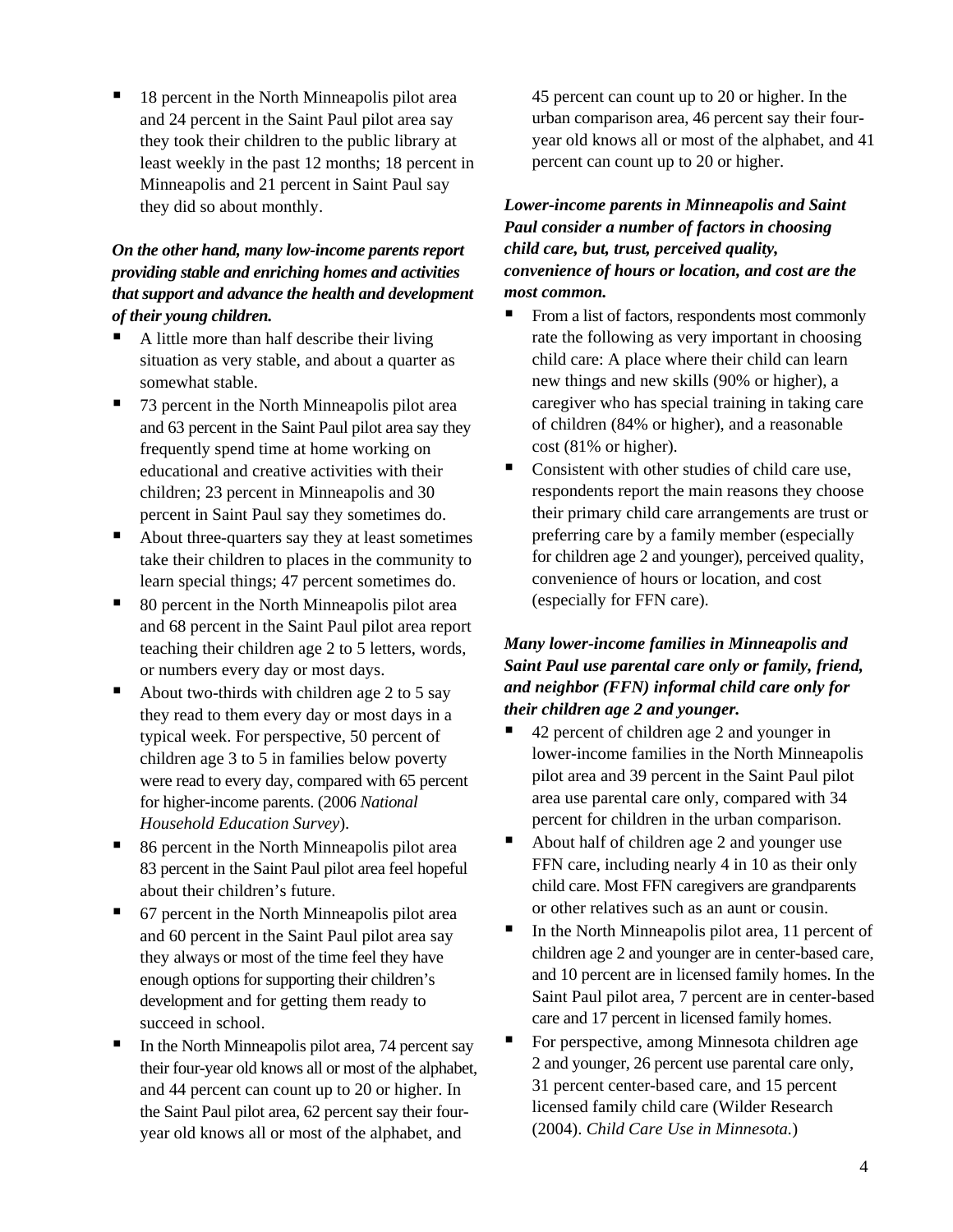#### *More families use center-based care for their children age 3 to 5 in low-income families in Minneapolis and Saint Paul, but use rates are still relatively low.*

- Among children age 3 to 5, 28 percent in the North Minneapolis pilot area, 19 percent in the Saint Paul pilot area, and 27 percent in the urban comparison area attend Head Start.
- Among children age 4 or 5 and not yet in kindergarten, 13 to 16 percent attend Project Early Kindergarten or High Five.
- Combining use of Head Start or the use of other center-based programs for children age 3 to 5 and not yet in kindergarten, 38 percent in the North Minneapolis pilot area, 43 percent in the Saint Paul pilot area, and 50 percent in the urban comparison area attend one or more of them. The other center-based programs include child care centers, preschools, school readiness, and school-based early kindergarten.
- 32 percent of children age 3 to 5 in the North Minneapolis pilot area and 26 percent in the Saint Paul pilot area use parental care only.
- 42 percent of children age 3 to 5 in the North Minneapolis pilot area use FFN care, including 28 percent who use FFN only. In the Saint Paul area, 49 percent use FFN care, including 21 percent who use FFN only.
- $\blacksquare$  5 percent of children age 3 to 5 in the North Minneapolis pilot area and 15 percent in the Saint Paul pilot area use licensed family homes.
- For perspective, among Minnesota children age 3 to 5, 21 percent use parental care only; 53 percent use center-based care; 7 percent use Head Start, and 10 percent use licensed family child care (Wilder Research (2004). *Child Care Use in Minnesota.*).

**Indicators of quality among urban early education and care providers** 

#### *Some programs and few licensed family homes are accredited, and the number interested in being accredited is fairly low.*

- About a quarter of the centers and preschools in the North Minneapolis and Saint Paul pilot and comparison areas are currently accredited by the National Association for the Education of Young Children (NAEYC) or the Council on Accreditation. Nine percent in the pilot areas and 30 percent in the comparison area are seeking or plan to seek accreditation in the future.
- Few licensed family child care homes are currently accredited, and more than half in Minneapolis and Saint Paul pilot and comparison areas have no intentions to become accredited.
- For perspective, 23 percent of child care centers and 5 percent of preschools are accredited statewide.

#### *The education of directors and teachers in centers and preschools and the experience level of all types of early learning providers in the North Minneapolis and Saint Paul pilot areas are strengths.*

- 64 percent center and preschool directors report having bachelor's degrees or higher, all of them child-related degrees.
- 49 percent of teacher-qualified staff, on average, have bachelor's degrees or higher in early childhood education. In addition, on average, 37 percent have a Child Development Associate (CDA) credential or AA in early childhood education.

*Child care centers and preschools, on average, have a desired preschool enrollment of 33 children in the Minneapolis and Saint Paul pilot areas, higher than the desired preschool enrollment of the comparison area. The preschool vacancy rates average 18 percent in the Minneapolis and Saint Paul pilot areas, lower than the average in the urban comparison area (27%).* 

*Licensed family child care homes, on average, have a desired preschool enrollment of 4 or 5 children, with preschool vacancy rates averaging 32 percent, higher than the average in the urban comparison area (25%).*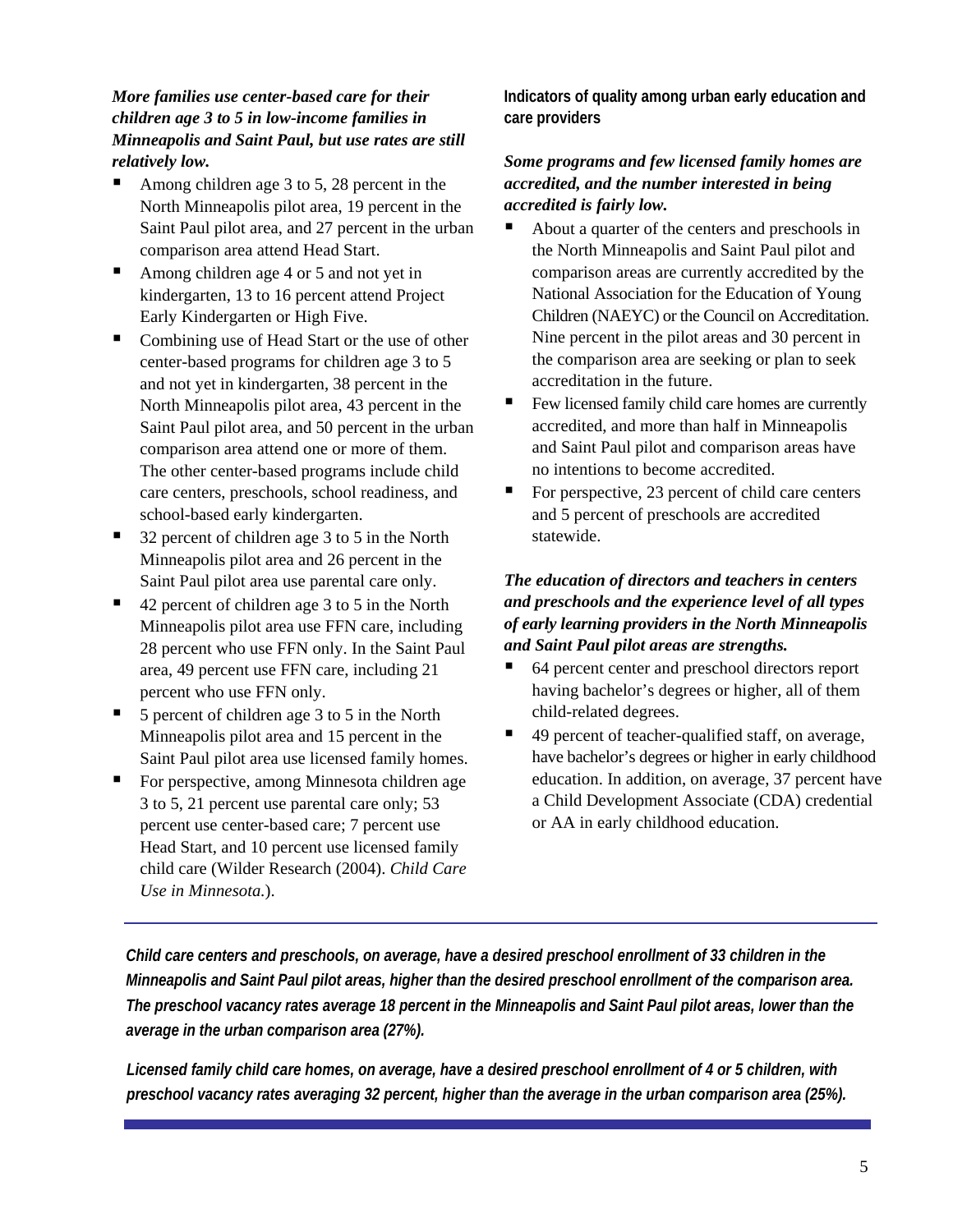- 69 percent of teacher-qualified staff, on average, have more than five years of early childhood teaching experience.
- 10 percent of licensed family child care providers have child-related bachelor's degrees or higher, and 67 percent have more than five years of early childhood teaching experience.
- For perspective, statewide, 34 percent of centerbased teachers and 68 percent in preschools report having child-related bachelor's degrees or higher, and 18 percent of center teachers and 10 percent of preschool teachers report having CDAs. In addition, 10 percent of licensed family child care providers statewide have a child-related bachelor's degrees or higher and average 14.5 years of child care work experience. (Wilder Research (2007). *Child Care Workforce in Minnesota.*).

### *Class size, child- to-adult ratios, and teacher turnover are all signs of quality programs in the North Minneapolis and Saint Paul pilot areas.*

(Generally, for preschoolers, quality programs have group sizes of 20 or fewer children and children per adult ratios of 10 to 1.)

- The maximum number of preschoolers per classroom is about 16, two fewer, on average, than in the urban comparison centers and preschools. For preschoolers, the children to adult ratios, on average, are about 7 to 1.
- The mean turnover rates for child care and preschool teachers is about 15 percent, about 3 percentage points higher than in the comparison area. These are lower than statewide averages of about 20 percent for child care center teachers.

### *Some programs and providers in the pilot areas are able to communicate with parents in their home language*

- Staff speak Spanish in 25 percent of centers and preschools in the pilot areas and in 43 percent in the urban comparison area.
- 22 percent of licensed family child care providers speak Hmong, similar to the comparison areas.
- 30 percent of centers and preschools translate materials in languages other than English, compared with 36 percent in the urban comparison area.
- About 10 percent of licensed family providers translate materials in languages other than English.
- Among the licensed family child providers in the Minneapolis and Saint Paul pilot areas, 34 percent are African American, 34 percent White, and 20 percent Hmong. These percentages are similar to those in the urban comparison area.

#### *Informal communication with parents in the North Minneapolis and Saint Paul pilot areas is reasonably frequent, but formal communication does not happen quite often enough.*

- In 55 percent of centers and preschools, lower than in the urban comparison area (71%), staff almost daily provide informal feedback to families about child development and learning. Most centers and preschools provide written reports to parents about child development and learning at least about twice a year.
- $\blacksquare$  In 64 percent of licensed family homes, lower than in the urban comparison area (71%), providers almost daily provide informal feedback to families about child development and learning. About two-thirds at least occasionally give written reports to parents about child development and learning.

### *Most centers and preschools and some licensed family homes in the North Minneapolis and Saint Paul pilot areas report using curriculum, but few have been approved by Parent Aware* (the State's quality rating system).

- About three-quarters of the directors of centers and preschools report using curriculums, naming about 25 different curriculums, with none standing out as most common.
- 38 percent of licensed family child providers report using curriculums, naming about 40 different curriculums. Homegrown curriculum and Creative Curriculum stand out as most common.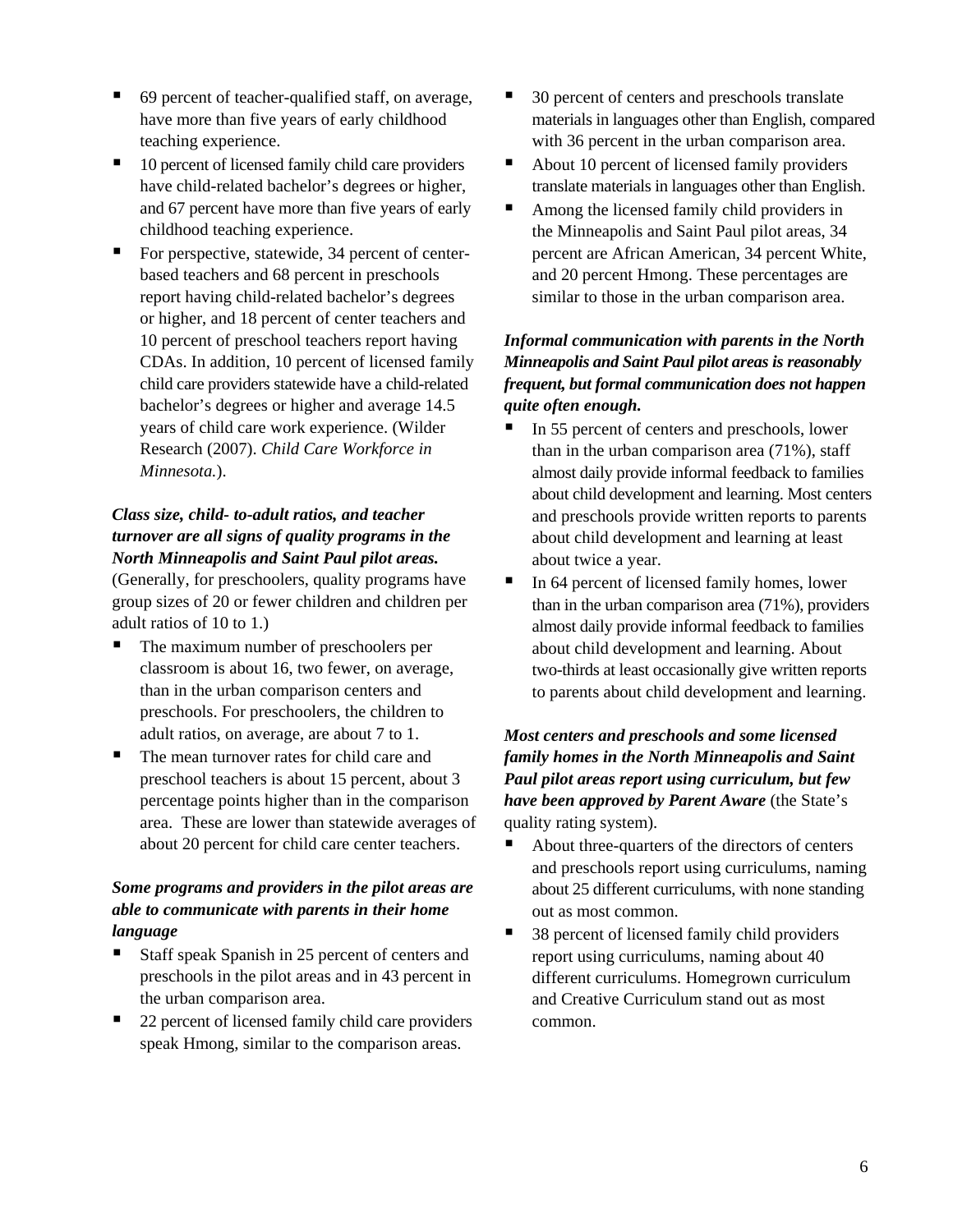*Some early learning providers' homes in the North Minneapolis and Saint Paul pilot areas use community literacy and parenting resources as part of their care giving.* 

- 36 percent of the child care centers and preschools and 28 percent of the licensed family child care providers visit libraries at least twice a month.
- 10 percent of licensed family homes participate in early education or parenting activities in the community at least twice a month, such as through Head Start or ECFE.

### *Some centers and preschools, but few licensed family child care providers, offer various types of health screenings.*

- Vision and hearing screenings are the most common types of screening, offered by 73 percent of the child care centers and preschools in the North Minneapolis and Saint Paul pilot area and about half in the urban comparison area.
- 64 percent in the pilot areas and half in the urban comparison area offer developmental screenings.
- $\blacksquare$  Few licensed family child homes offer vision, hearing, or dental screenings.
- 12 percent in the pilot areas and 14 percent in the urban comparison area offer developmental screenings.

#### *Most centers and preschools and some licensed family homes report using developmental assessments, but few have been approved by Parent Aware.*

 About 90 percent of the directors of centers and preschools report using developmental assessments, naming about 20 different assessments. In the North Minneapolis and Saint Paul pilot areas, homegrown assessments (18%), Ages and Stages (18%), and IGDIs (18%) top the list, similar to the urban comparison area.

 55 percent of licensed family child providers report using assessments, naming about 20 different ones. Homegrown assessments and one offered through Provider Choices are used most commonly.

### *Most centers and preschools in the urban pilot and comparison areas provide professional development opportunities for staff.*

- All child care centers and preschools report they provide training in house by the director or other staff.
- 82 percent pay for training or reimburse staff for tuition.

*With more resources, early care and education teachers and providers would commonly seek training on curriculum use, communication and working with parents, managing behavior and discipline and special needs.* 

- Respondents were asked what improvements they would make first if resources were available. Enlarging and remodeling their spaces top the list for centers and preschools. Curriculum and educational materials top the list for family child care providers.
- **Providers named a wide variety of training topics** they would seek for themselves and their staff if they had more time and resources.
- $\blacksquare$  Training topics most commonly mentioned by center and preschool directors are: curriculum, communication and working with parents, special needs, and managing behavior and discipline.
- $\blacksquare$  Training topics most commonly mentioned by licensed family child providers are: managing behavior and discipline, special needs, child development, and communication and working with parents.

*On average, centers and preschools in the Minneapolis and Saint Paul pilot areas charge weekly rates for preschoolers of about \$163, lower than the average of about \$200 per week charged by those in the urban comparison neighborhoods.* 

*On average, licensed family child care homes in the Minneapolis and Saint Paul pilot areas charge weekly rates for preschoolers of about \$134, about the same as the average of about \$140 per week charged by those in the urban comparison neighborhoods.*